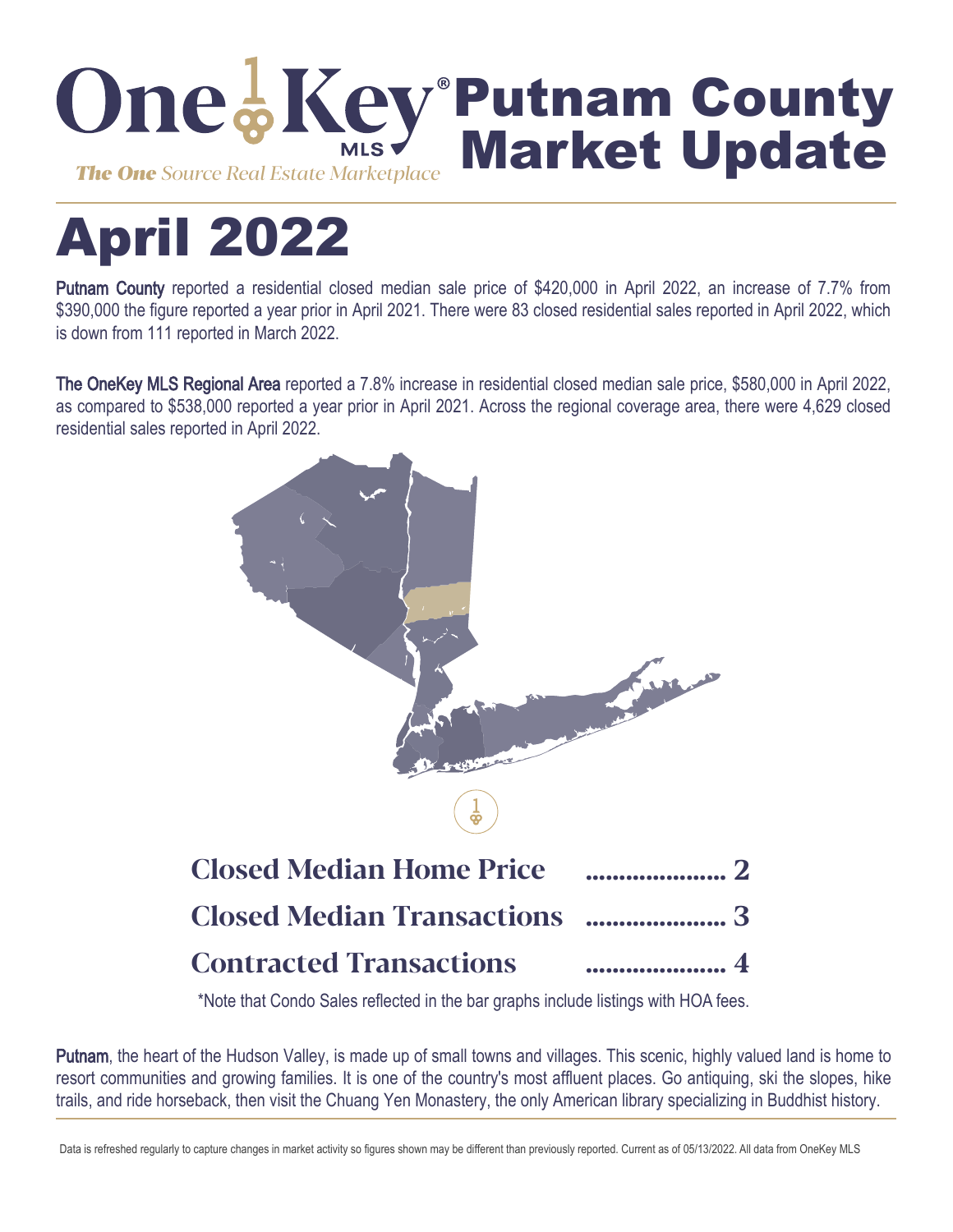

# Real Estate Market Report

## **Pending Sales Counts for:**

## **Location: Putnam (County)**



#### Residential, Condo, Co-op Properties

| <b>Month</b>    | Current<br>Year | Prior<br>Year | %<br>Change |
|-----------------|-----------------|---------------|-------------|
| Apr-2022        | 127             | 113           | 12.4        |
| Mar-2022        | 115             | 146           | $-21.2$     |
| Feb-2022        | 78              | 99            | $-21.2$     |
| Jan-2022        | 99              | 103           | $-3.9$      |
| Dec-2021        | 97              | 139           | $-30.2$     |
| Nov-2021        | 110             | 141           | $-22.0$     |
| Oct-2021        | 125             | 186           | $-32.8$     |
| Sep-2021        | 120             | 186           | $-35.5$     |
| Aug-2021        | 146             | 187           | $-21.9$     |
| <b>Jul-2021</b> | 155             | 202           | $-23.3$     |
| Jun-2021        | 157             | 167           | $-6.0$      |
| <b>May-2021</b> | 118             | 59            | 100.0       |

**Pending Sales Counts for:** Location: Putnam (County) (Last 24 Months - Residential, Condo, Co-op Properties)



Note: Information displayed in the data table is compiled by OneKey® MLS and represents a combined total of Residential, Condo, Co-op Properties sales for the selected time frame. Only available<br>data will be displayed. Pl

05/13/2022 03:09 PM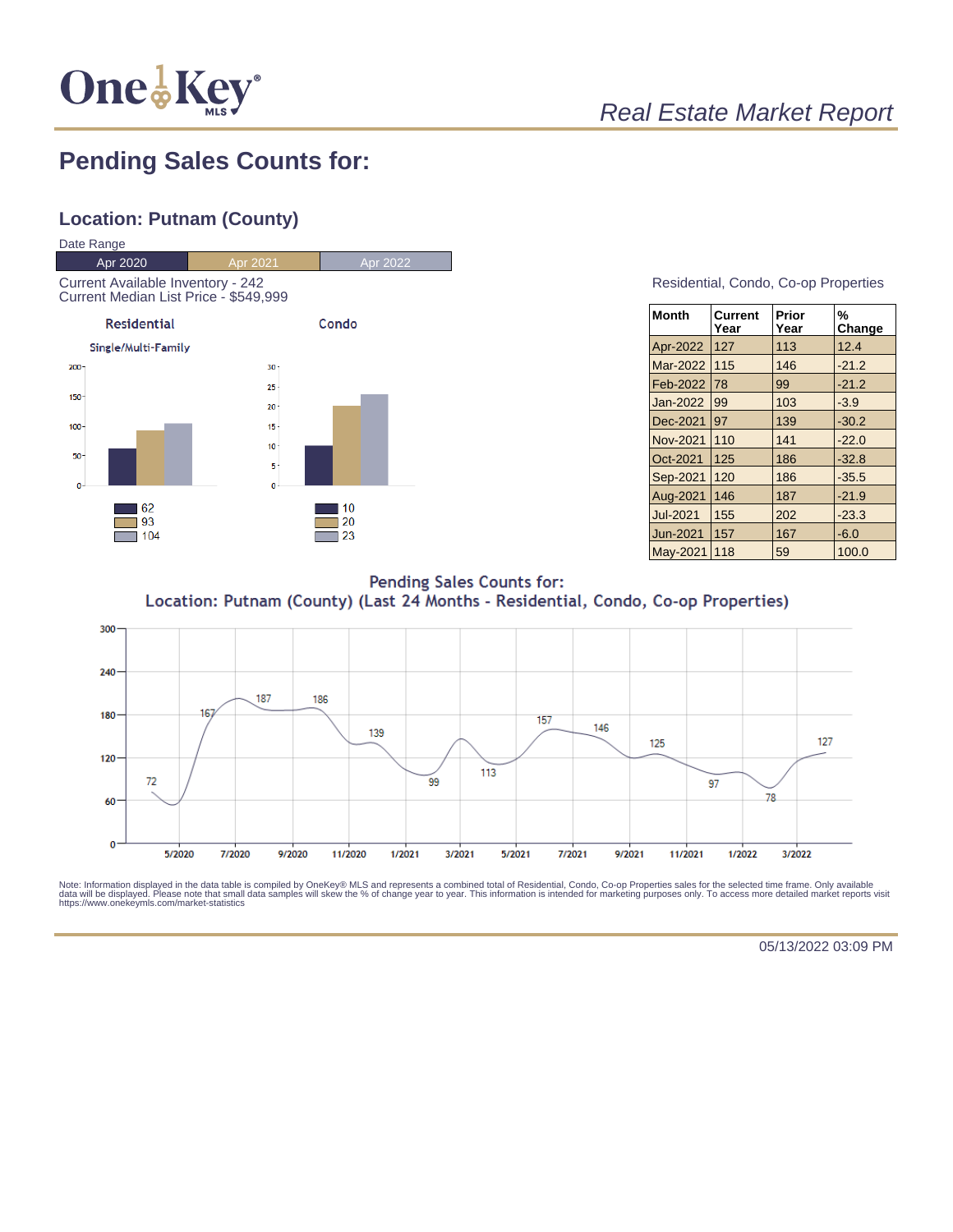

## Real Estate Market Report

## **Sold Property Median Price for:**

## **Location: Putnam (County)**



#### Residential, Condo, Co-op Properties

| Month           | Current<br>Year | Prior<br>Year | %<br>Change |
|-----------------|-----------------|---------------|-------------|
| Apr-2022        | \$420,000       | \$390,000     | 7.7         |
| Mar-2022        | \$468,000       | \$372,500     | 25.6        |
| Feb-2022        | \$430.000       | \$383,500     | 12.1        |
| Jan-2022        | \$425,000       | \$380,000     | 11.8        |
| Dec-2021        | \$412,500       | \$390,500     | 5.6         |
| Nov-2021        | \$457,500       | \$380,000     | 20.4        |
| Oct-2021        | \$439.500       | \$379,000     | 16.0        |
| Sep-2021        | \$415,000       | \$355,000     | 16.9        |
| Aug-2021        | \$460,000       | \$400,000     | 15.0        |
| <b>Jul-2021</b> | \$430,000       | \$385,000     | 11.7        |
| Jun-2021        | \$445,000       | \$391,500     | 13.7        |
| May-2021        | \$393,000       | \$340,000     | 15.6        |

**Sold Property Median Price for:** Location: Putnam (County) (Last 24 Months - Residential, Condo, Co-op Properties)



Note: Information displayed in the data table is compiled by OneKey® MLS and represents a combined total of Residential, Condo, Co-op Properties sales for the selected time frame. Only available<br>data will be displayed. Pl

05/13/2022 03:10 PM